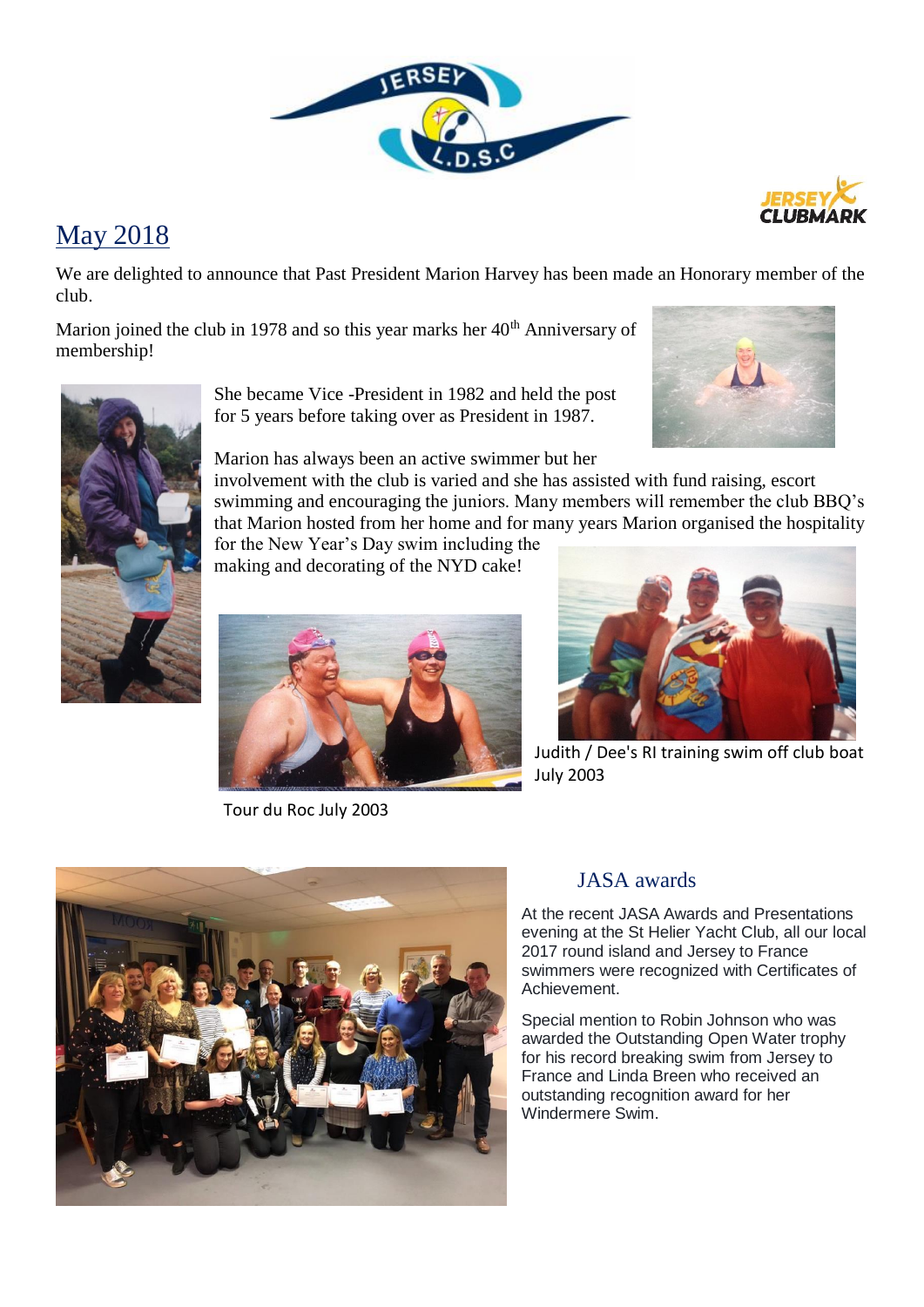## BLDSA awards



Wendy Trehiou and Linda Breen were proud to receive an award for the JLDSC in recognition of and to celebrate the ongoing friendship that the BLDSA and the JLDSC has had for many years.

At the annual BLDSA dinner in March, Linda Breen was recognised for her amazing swim of Windermere and awarded the William Keating Trophy.





Past President Sally Minty-Gravett was recently included in the Guinness World Records for being the oldest person to complete a two-way crossing of the English Channel. Another amazing achievement. However did you know that Charlie Gravett has also been included in the same publication?

Charlie was included in the 1972 Guinness World Records for his participation in an unprecedented six-man relay. "Back in 1971, I was part of a relay squad from RAF Akrotiri in Cyprus who covered the 72 miles from southern Turkey to Cyprus in 33 hours. We had trained by swimming many, many solo trips between Akrotiri to Limmasol (6+ miles) plus many similar swims around Cyprus. One memorable trip was brought to a sudden halt when the bloke I was swimming with swam into an expired donkey which had escaped from a local abattoir. Its gums were drawn back in a hideous grin. We left it where was and swum on."

### Break the Ice Swim

in afterwards.

Bank Holiday Monday 7<sup>th</sup> May. Meet at St. Catherine's slip at 11am Bring lots of warm layers to wrap up

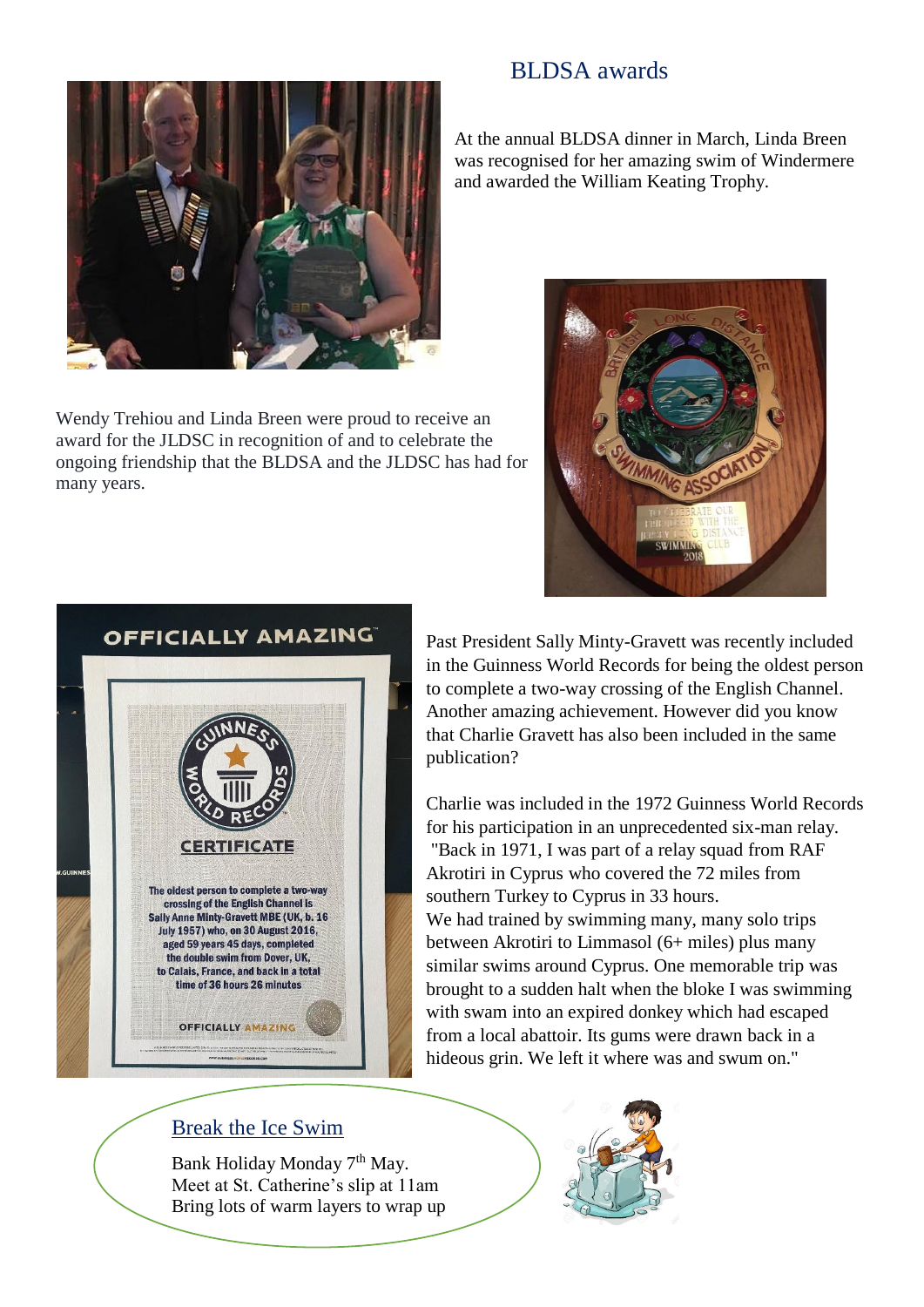## COMMITTEE BUSINESS



# **Sea Donkey**

The inspirational story of an ordinary man's attempt to swim from Northern Ireland to Scotland – probably the most brutal open water swimming challenge in the world.

Club life member and friend of many in Jersey, Adrian Sarchet, otherwise known as Sea Donkey brings his film to Jersey on 22nd June at the Jersey Arts Centre. More information and tickets priced at £5 & £3 available direct from the venue. JASA arranged to bring the film over and will receive a share of the takings so please support it if you can.

## English Channel swim slot

The 2019 slot has been awarded to Craig Swart. Congratulations and we wish you well with your training.



The 2020 slot is booked on the tide 28<sup>th</sup> July- 1<sup>st</sup> August. For more information and how to register your interest either for yourself or a relay you'd like to organise, please

> Many thanks to Appleby for their £500 donation, through their Care in the Community scheme which will be put towards our boat finances.

> > Thanks to Dee for arranging this.

Marilyn has filled a large jar full of lollipop sticks. Just guess the correct number (or nearest) to win! 50p a guess. Marilyn will bring it along to the pool on Tuesdays and to the sea swims.



We have also started a football card. £1 a go.

### Sea Swimmer 2

Following our last service, the AIS transceiver has been fitted. This is an automatic tracking system enabling other ships and maritime authorities to track and monitor ship movements. To follow the club boat swims in future, follow the link;

[https://www.marinetraffic.com/en/ais/home/sh](https://www.marinetraffic.com/en/ais/home/shipid:5427332/zoom:14) [ipid:5427332/zoom:14](https://www.marinetraffic.com/en/ais/home/shipid:5427332/zoom:14)

contact Jenny  $\sqrt{2 \cdot \sqrt{2}}$  We raised the fantastic amount of £703 from the Waitrose green token scheme for January.



Well done to everyone who contributed. Remember please keep saving your tokens for when we appear in the La Vallee des Vaux store.